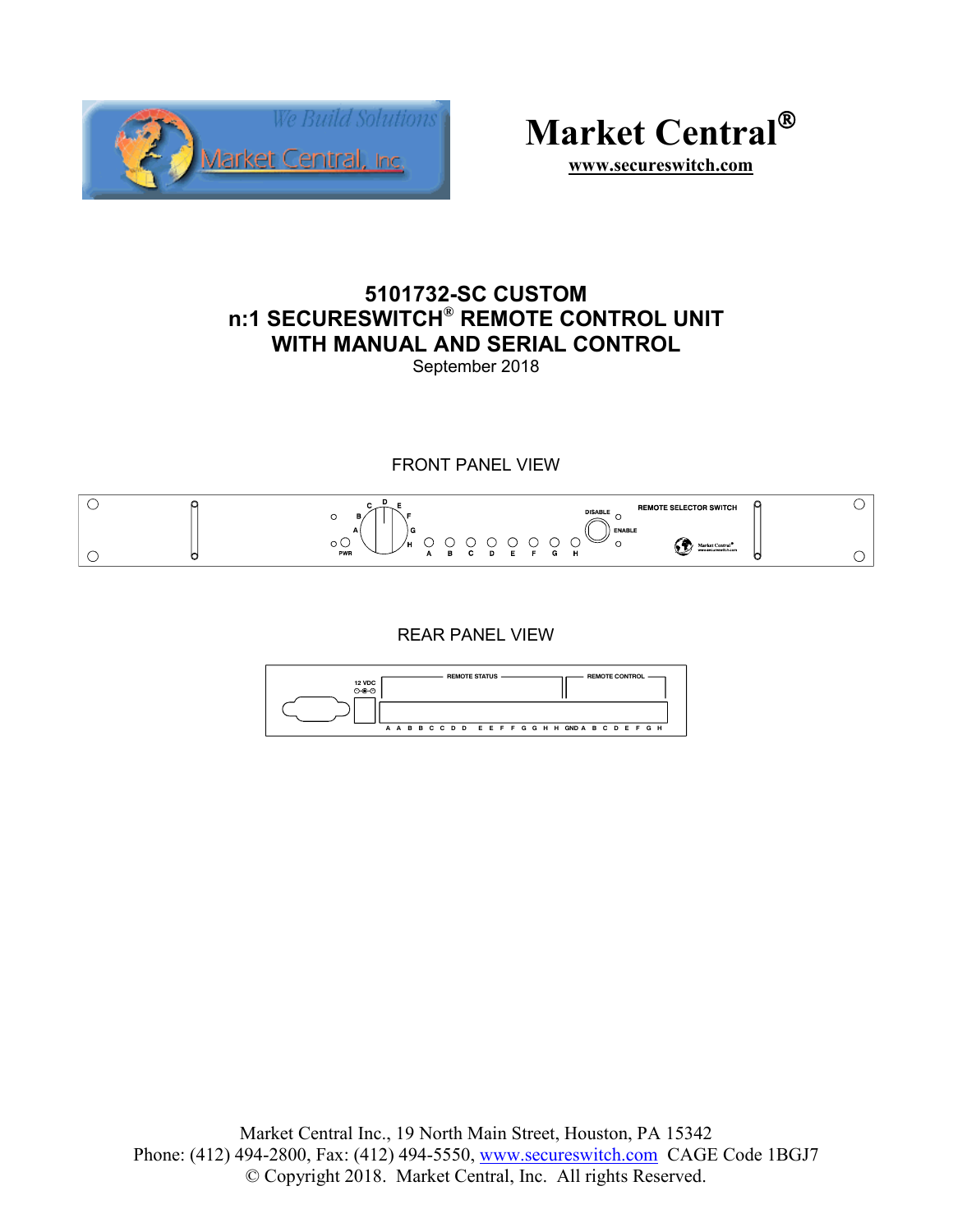## **1. Specifications:**

**Connectors:** (1) 2.1-mm DC power input jack, inside positive

- (1) Nine-position terminal block for remote control connections to n:1 SecureSwitch (2) Eight-position terminal blocks for remote status connections to n:1 SecureSwitch
- (1) DB9 female connector for RS232 serial interface pinned as DCE
- **Switches:** (1) Eight-position rotary switch, (1) Key-lock switch
- **Indicators:** (1) LED for power, (8) LEDs for remote status indicators
- **Temperature:** 32 to 104°F (0 to +40°C) operating 14 to 158°F (-10 to +70°C) storage
- **Relative Humidity:** up to 80%, non-condensing
- **Power:** 100 240 VAC, 47 63 Hz, wall mount supply, 12 VDC output
- **Size:** 19" Wide x 1.72" High x 5.9" Deep (including handles)
- **Weight:** 2 lbs including external wall mount supply
- **Remote Status "Inputs":** Designed to connect directly to the A-A thru H-H status outputs of an n:1 SecureSwitch. One contact in each pair (A-A thru H-H) is pulled-up to 12 VDC thru approximately 240 ohm resistance to provide wetting current for external dry contacts being monitored. The other contact in each pair is connected to the Remote Control Unit's internal signal ground. The resistance of external dry contacts and associated cable not to exceed 100 ohms.
- **Remote Control "Outputs":** Designed to connect directly to the A thru H and GND inputs of an n:1 SecureSwitch. **Rotary Switch Contact Ratings:** Contact resistance: 100 milliohms max.; Contact rating: 150 mA @ 60 V (AC/DC) resistive load, 1A nonswitching; Reliability: > 10,000 switching cycles.  **Relay Contact Ratings:** Contact resistance: 75 milliohms max (initial); Contact rating: 1A at 30 VDC (resistive load); Max switching voltage: 60 VDC (30 W resistive), 60 VAC (62.5 VA resistive); Reliability: 1,000,000 operations at 50 VDC, 0.1A (resistive load).

## **2. Introduction:**

The n:1 SecureSwitch Remote Control Unit (RCU) is designed to provide remote status and control of the n:1 SecureSwitch products. A rotary switch on the front of the RCU is used to select the n:1 SecureSwitch device's fiber optic connection state. The rotary switch can be enabled or disabled with the key-lock switch. The LEDs show the status of the n:1 SecureSwitch connection. The rear panel terminal blocks are pinned to match the n:1 SecureSwitch Remote Control Inputs and Remote Status Outputs. The custom 5101732-SC adds RS232 serial control of latching relays which are connected in parallel with the rotary switch Remote Status Outputs. The latching relays are controlled with RS232 serial SET commands and are not disabled by the key-lock switch. The latching relays will maintain the set connection state if power is lost or removed. The custom 5101732-SC also adds RS232 serial status using the GET command.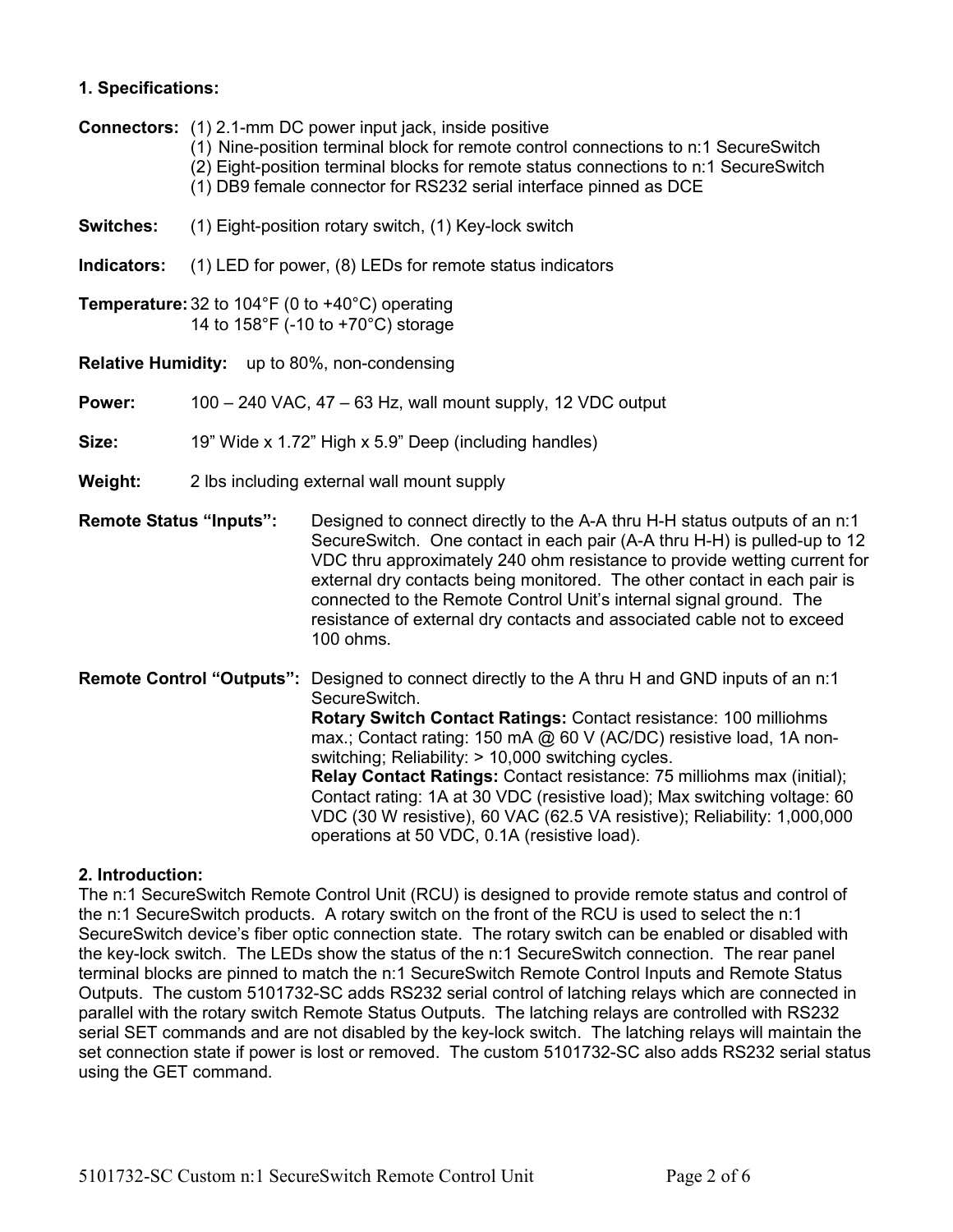## **3. Installation:**

Before making connection to the n:1 SecureSwitch device, the latching relays in the RCU should be set to a known state, as the relays may have changed state during shipping. You will need to apply power to the RCU, using the 12 VDC power supply provided, to change the relay state. Remove power from the RCU before connecting to SecureSwitch. To avoid inadvertently changing connection states on the n:1 SecureSwitch device, set the key-lock switch to the DISABLE position, or set the rotary switch to the same position as the current n:1 SecureSwitch connection state.

Connect the 8-position REMOTE STATUS terminal blocks on the RCU to the n:1 SecureSwitch REMOTE STATUS OUTPUTS terminal blocks using straight through cables. Depending on the n:1 SecureSwitch model, some STATUS outputs may not be used.

| <b>PIN NAME</b> | <b>PIN NUMBER</b> |
|-----------------|-------------------|
| A - A           | pins 1 & 2        |
| B - B           | pins 3 & 4        |
| $C - C$         | pins 5 & 6        |
| D - D           | pins 7 & 8        |
| $E - E$         | pins 9 & 10       |
| $F - F$         | pins 11 & 12      |
| $G - G$         | pins 13 & 14      |
| H - H           | pins 15 & 16      |

## **8-pin REMOTE STATUS Terminal Blocks Pinout**

(looking at rear panel pin 1 is on left, pins 9 through 16 are on the second 8 pin connector)

The ODD numbered REMOTE STATUS pins are pulled-up to 12 VDC through approximately 240 ohm resistance to provide wetting current for external dry contacts being monitored. The EVEN numbered REMOTE STATUS pins are connected to the RCU internal signal ground.

Connect the 9-position REMOTE CONTROL terminal block on the RCU to the n:1 SecureSwitch REMOTE CONTROL INPUTS terminal block using straight through cable. Depending on the n:1 SecureSwitch model, some CONTROL inputs may not be used.

| <b>PIN NAME</b> | <b>PIN NUMBER</b> |
|-----------------|-------------------|
| <b>GND</b>      |                   |
|                 | 2                 |
|                 | 3                 |
| C               |                   |
| D               | 5                 |
| Е               |                   |
|                 |                   |
| G               |                   |
|                 |                   |

## **9-pin REMOTE CONTROL Terminal Block Pinout**

(looking at rear panel pin 1 is on left)

The DB9 serial port on the custom 5101732-SC is configured as DCE for connection to a computer or similar DTE device. The RS232 serial port is set to 9600 baud, no parity, 8 data bits, 1 stop bit, with no flow control. The DSR and CTS signals are supported in case they are needed by the attached computer. Use a DB9 straight through cable to connect the RS232 DB9 on the rear of the RCU to a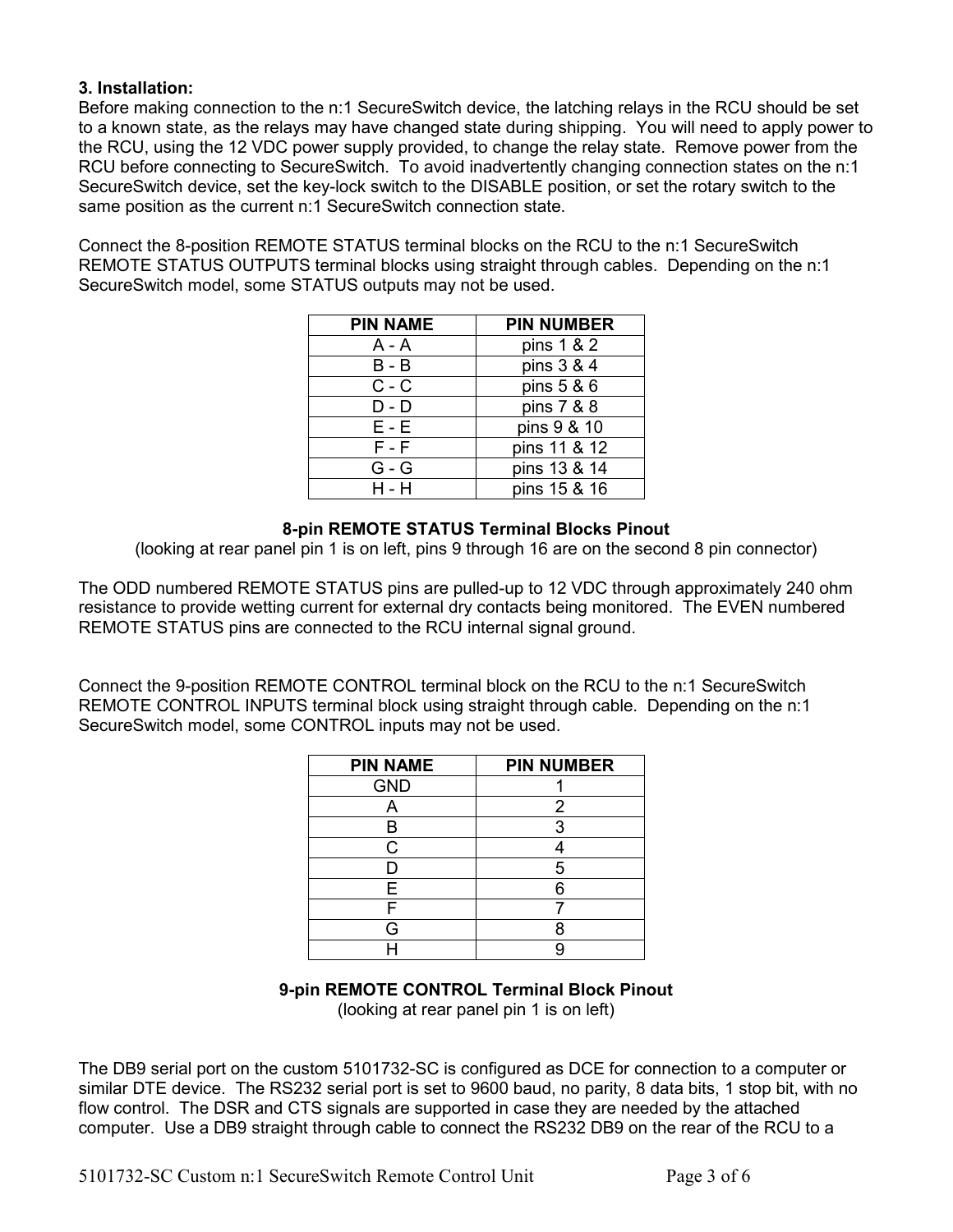computer or other DTE device's serial port. The table below shows the pinout of the RCU's DB9 connector.

| DB9 Pin | Signal                  | <b>Direction</b>          |
|---------|-------------------------|---------------------------|
|         | <b>Received Data</b>    | <b>Output to Computer</b> |
| ર       | <b>Transmitted Data</b> | Input from Computer       |
| 5       | Signal Ground           | Not-Applicable            |
|         | Data Set Ready          | Output to Computer        |
|         | <b>Clear To Send</b>    | <b>Output to Computer</b> |

Apply power to the RCU, using the 12 VDC power supply provided. Installation is now complete.

## **4. Operation:**

When the RCU is powered, the PWR LED will be illuminated. The appropriate status LED labeled A through H will be illuminated when the associated REMOTE STATUS contacts are shorted. For example if the two REMOTE STATUS contacts labeled C and C are connected, the C status LED will be illuminated. Note: the status LEDs only operate when the RCU is powered. When the n:1 SecureSwitch is first energized, it connects ALL REMOTE STATUS OUTPUTS for about 5 seconds, which will cause ALL RCU status LEDs to be illuminated.

The rotary switch on the RCU connects one of the eight REMOTE CONTROL contacts labeled A through H to the REMOTE CONTROL contact labeled GND through the key-lock switch. When the key-lock switch is in the DISABLE position, the GND connection is open, the rotary switch is disabled, and the n:1 SecureSwitch can be controlled with the push-button switches on its front panel. When the key-lock switch is in the ENABLE position, the GND is connected, the rotary switch is enabled and can be used to control the n:1 SecureSwitch. If the rotary switch is in a position which is supported by the attached n:1 SecureSwitch, and the key-lock switch is in the ENABLE position, the n:1 SecureSwitch should change to the selected connection state, and the push-button switches on the n:1 SecureSwitch will be inhibited. Note: the n:1 SecureSwitch REMOTE CONTROL INPUTS operate in parallel with the push-buttons on its front panel. ONLY one n:1 SecureSwitch input may be active at a time; if more than one n:1 SecureSwitch input is active, the n:1 SecureSwitch will not change state. To avoid inadvertent switching, the n:1 SecureSwitch input must be active for about 0.5 seconds before switching will occur. Therefore, it is possible to transition across several rotary switch positions without the n:1 SecureSwitch transitioning to each state between the current state and the desired state. For example, with the keylock switch in the ENABLE position, the user can switch from the A state to the H state without transitioning to any state in between as long as the rotary switch is not allowed to rest in any of the intermediate positions for more than about 0.5 seconds. To ensure that the n:1 SecureSwitch does not transition to any undesired state, simply set the key-lock switch on the RCU to the DISABLE position before changing the rotary switch. When the rotary switch is in the desired position, set the key-lock switch to the ENABLE position. If the RCU rotary switch is set to a position that is not supported by the attached n:1 SecureSwitch, the attached n:1 SecureSwitch will function as if NO remote inputs are active.

**CAUTION:** If one of the Remote Control relays in the RCU was previously set using serial commands, and the user then enables the front panel rotary switch via the key-lock switch, this may cause two active inputs to the n:1 SecureSwitch. The n:1 SecureSwitch which will not switch if more than one valid input is active.

## **5. RS232 Serial Operation:**

If using serial commands to control an n:1 SecureSwitch, the key-lock switch on the RCU should be set to the DISABLE position to prevent possible conflicts between the rotary selector switch and the serial commands. When the RS232 interface is ready to receive serial commands, it will output a prompt character ">", and drive the CTS signal active High on its DB9 connector to indicate that it is ready. While the RS232 interface is processing commands, the CTS signal will be driven inactive Low. Once it has completed processing and is ready to receive additional commands, it will assert CTS active High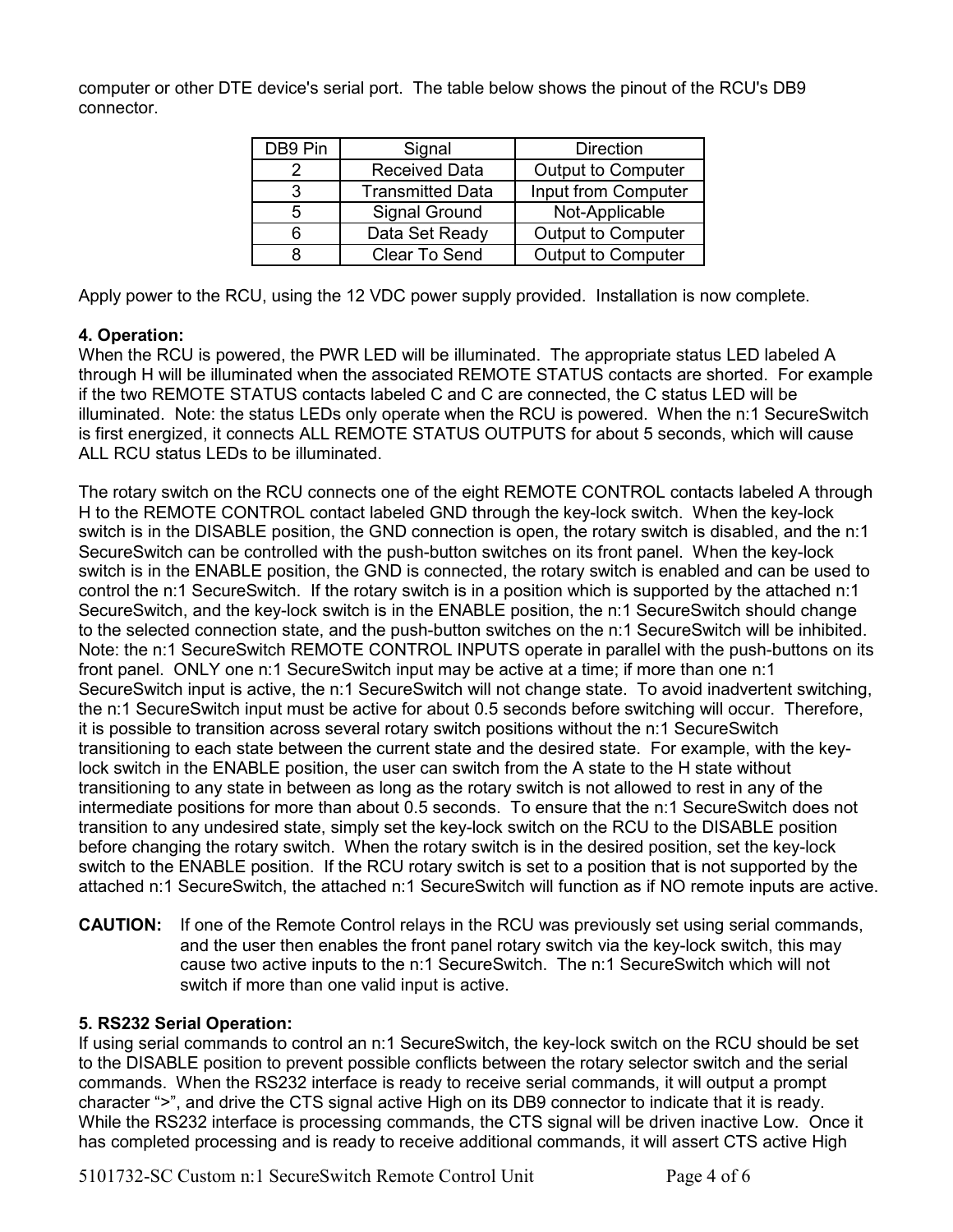again. Note that the DSR signal will be driven active High when power is applied and will remain active high until power to the RS232 RCU is removed. Note that CTS and DSR do not need to be connected to the attached computer if the computer waits for the response from the RCU before sending the next command.

Commands are not case sensitive and can be entered as either upper or lower case ASCII text. The RCU echoes each character it receives back to your terminal, allowing the user to backspace to correct typing errors. Each word on a command line must be separated by a single SPACE character. The command is processed when you press the ENTER KEY.

Commands supported are shown in the following table: (each command must be followed by a carriage return character)

| <b>Command</b> | <b>Response</b>                   | <b>Comments</b>                                                                                                                                                                                                                                                                                                                                                                                                                                                                                                                  |
|----------------|-----------------------------------|----------------------------------------------------------------------------------------------------------------------------------------------------------------------------------------------------------------------------------------------------------------------------------------------------------------------------------------------------------------------------------------------------------------------------------------------------------------------------------------------------------------------------------|
| set x          | Port x                            | For $x = A$ , B, C, D, E, F, G, or H, the associated A, B, C, D, E, F, G, or H<br>contact output on the RCU will be closed (connected to the GND pin)<br>and the other contact outputs will be open. This will cause the attached<br>n:1 SecureSwitch to change its connection state to the selected port.                                                                                                                                                                                                                       |
| set none       | Port None                         | All contact outputs on the RCU will be open. When the RCU is in this<br>state, the front panel pushbutton switches on the attached n:1<br>SecureSwitch can be used to manually operate the n:1 SecureSwitch.<br>The rotary switch on the front of the RCU, if enabled by the key-lock<br>switch may also be used to control the n:1 SecureSwitch. The RCU will<br>still continuously monitor the SecureSwitch status contact outputs.                                                                                            |
| get            | Port x,<br>Port None,<br>or Fault | The RCU will respond with the connection status of the n:1<br>SecureSwitch Remote Status Outputs. The response will be Port A if<br>the A-A pair of status contacts are closed on the n:1 SecureSwitch.<br>Likewise the response will be Port B, thru Port H if the associated pair of<br>status contacts are closed. The response will be None if all pairs of<br>status contacts are open on the n:1SecureSwitch. The response will be<br>Fault if two or more pairs of status contacts are closed on the n:1<br>SecureSwitch. |
| Help           | (see example<br>output below)     | The RCU responds with its firmware revision and a list of available<br>commands                                                                                                                                                                                                                                                                                                                                                                                                                                                  |

## **Example output of "help" command.**

>help RCU8, Rev. A Commands: set  $x$  ( $x = A$ ,  $B$ ,  $C$ ,  $D$ ,  $E$ ,  $F$ ,  $G$ ,  $H$ , or None) get (returns status, Port x, Port None, or Fault) help (displays current commands and software revision) >

**CAUTION:** If the front panel key-lock switch on the RCU is in the ENABLE position and a serial command is used to set one of the Remote Control relays in the RCU, this may cause two active inputs to the n:1 SecureSwitch. The n:1 SecureSwitch which will not switch if more than one valid input is active.